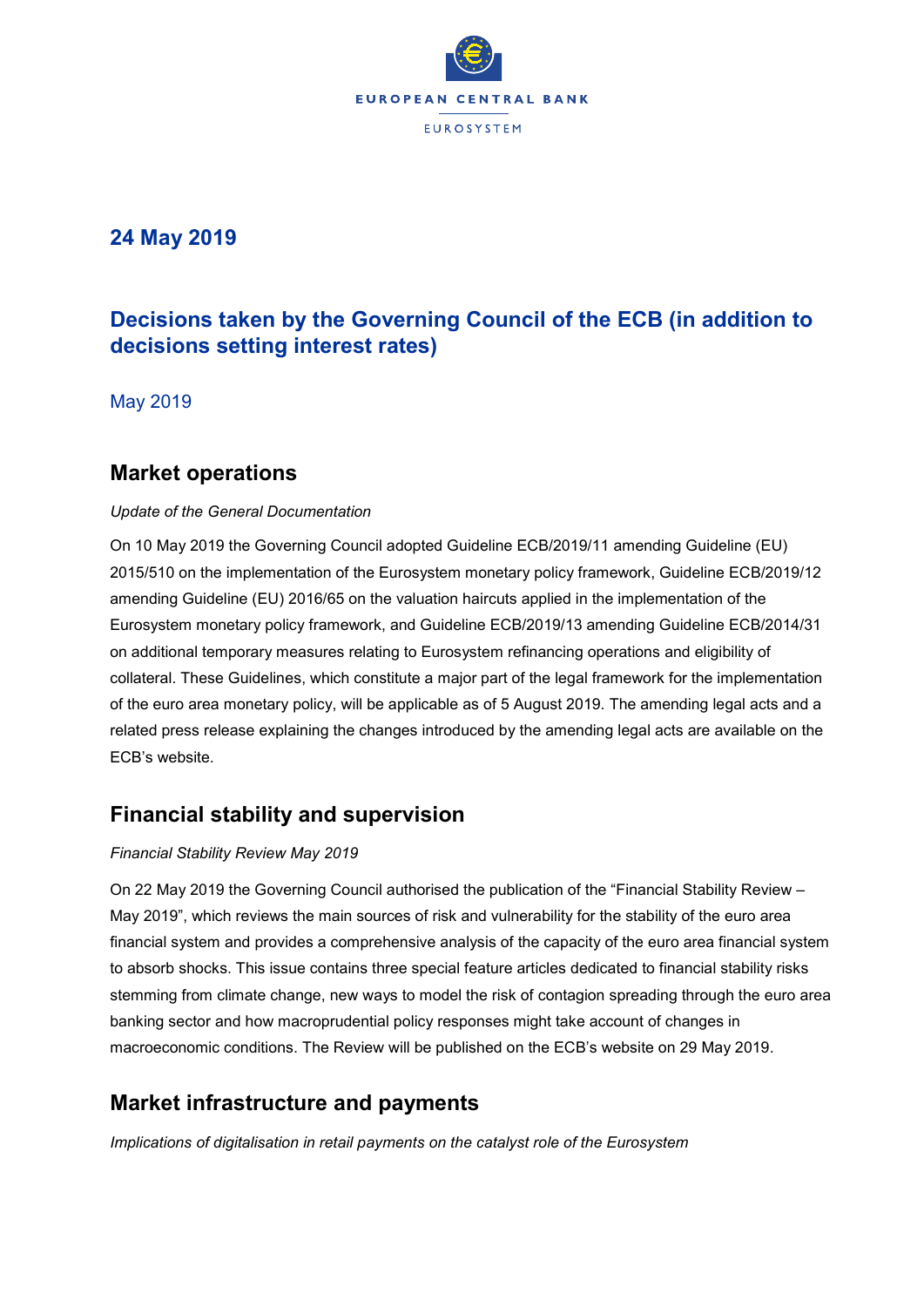On 10 May 2019 the Governing Council took note of a report, prepared by the Eurosystem / ESCB Market Infrastructure and Payments Committee, on the implications of digitalisation in retail payments on the catalyst role of the Eurosystem, and approved its publication on the ECB's website. The report, which will soon be available on the ECB's website, concludes that, in view of the changes affecting the European retail payments landscape as a result of ongoing technological innovation, regulatory reforms and increasing digitalisation of people's daily lives, the Eurosystem stance in assessing and responding to these changes needs to evolve. However, this revised stance does not imply a new role for the Eurosystem but rather the adaptation of its current catalyst role, within the existing mandate.

### *Market consultation on a potential Eurosystem initiative regarding a European Distribution of Debt Instruments*

On 22 May 2019 the Governing Council approved the launch of a six-week market consultation on a potential Eurosystem initiative regarding a European mechanism for the issuance and initial distribution of debt securities in the European Union. The public consultation invites responses from a wide audience of stakeholders, including issuers and investors, to analyse why – unlike in other currency areas – there is currently no pan-European, neutral and harmonised channel for the issuance and initial distribution of debt securities that covers the European Union as a single domestic market. It also aims to identify the potential business case for such services and the role the Eurosystem could play in that respect. The Eurosystem will consider the feedback received, with a view to determining any follow-up actions in line with its mandate to support the development of a financial market infrastructure service that would enable the harmonised issuance and distribution of euro-denominated debt instruments in the European Union. In doing so, the Eurosystem will take into account all relevant legal, regulatory and statutory considerations. The note on which the market consultation will be launched will be published shortly on the ECB's website.

### **Advice on legislation**

### *ECB Opinion on lobbying in the Czech Republic*

On 11 April 2019 the Governing Council adopted Opinion CON/2019/15 at the request of the Minister of Justice of the Czech Republic.

*ECB Opinion on Bulgaria's participation in the Single Resolution Mechanism*

On 17 April 2019 the Governing Council adopted Opinion CON/2019/16 at the request of the Bulgarian Minister of Finance.

*ECB Opinion on the security of network and information systems in the Republic of Cyprus*

On 2 May 2019 the Governing Council adopted Opinion CON/2019/17 at the request of the *Αρχή Ψηφιακής Ασφάλειας* (DSA, Digital Security Authority) of the Republic of Cyprus.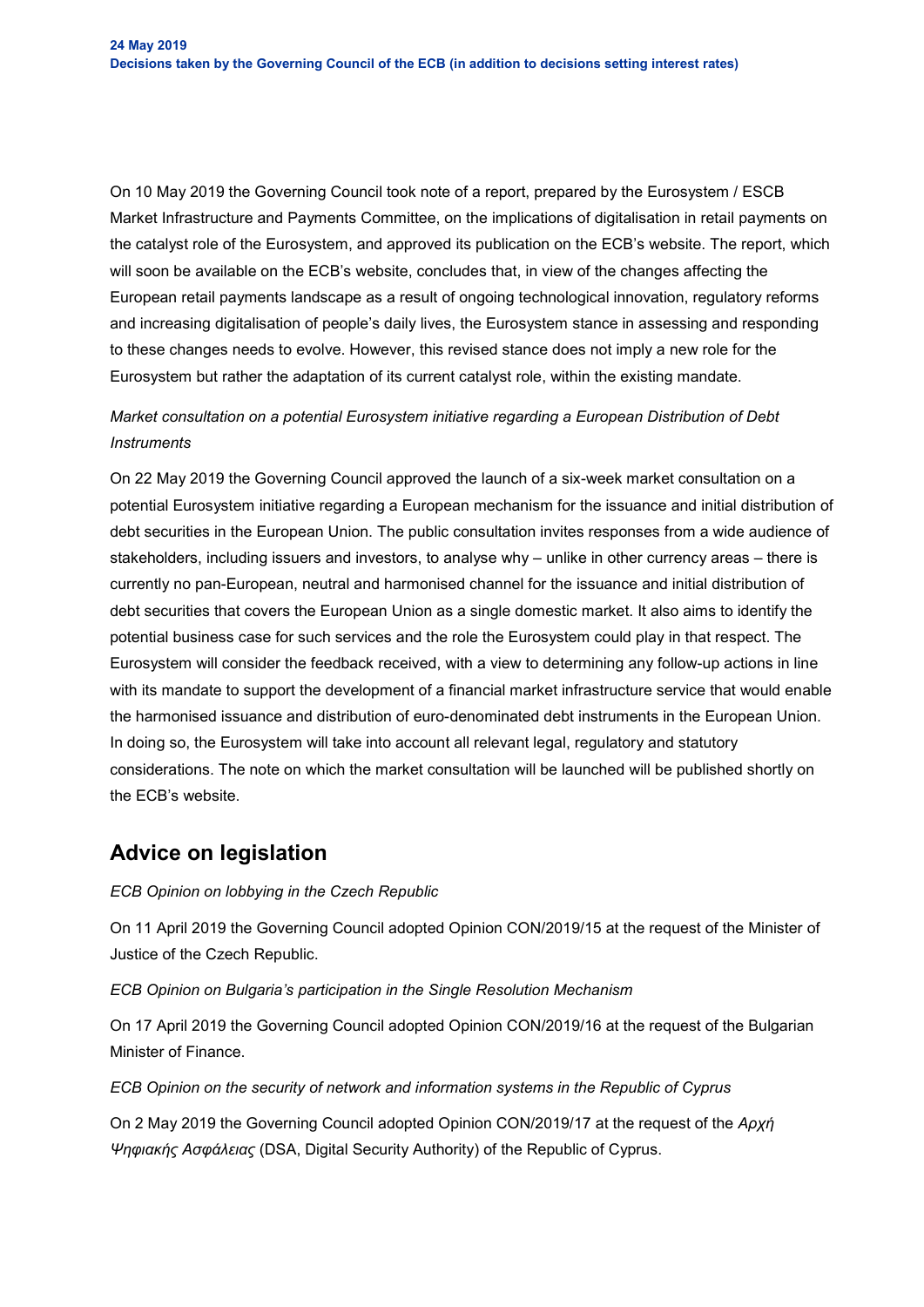*ECB Opinion on the tax on banks' financial assets and the interest rate benchmark for consumer credit agreements in Romania*

On 10 May 2019 the Governing Council adopted Opinion CON/2019/18 at the request of *Ministerul Finanțelor Publice* (the Romanian Ministry of Public Finances).

*ECB Opinion on the revision of the legal framework of the Portuguese financial supervisory system*

On 21 May 2019 the Governing Council adopted Opinion CON/2019/19 at the request of the Portuguese Minister for Finance.

### **Corporate governance**

*Eurosystem Procurement Coordination Office (EPCO) 2018 annual report, 2019 procurement plan and continuation*

On 26 April 2019 the Governing Council took note of the 2018 EPCO annual report and approved the 2019 update of the EPCO procurement plan. According to the report, in 2018 the estimated net financial benefits for the central bank members of EPCO amounted to €12.7 million. In view of the positive results recorded over the past two five-year mandates, the Governing Council decided to make this function permanent with the possibility for each participating institution to exercise an opt-out clause.

# **Statistics**

### *2018 statistical data quality reports*

On 26 April 2019 the Governing Council approved the publication of the 2018 quality reports on euro area monetary and financial statistics, on euro area and national quarterly financial accounts, and on euro area and national balance of payments and international investment position statistics. These reports, prepared in close cooperation with the Eurosystem / ESCB Statistics Committee, provide information on the quality of European statistics collected, compiled and disseminated by the ECB with the assistance of the euro area national central banks and are part of the ESCB Statistics Quality Framework. They are all available on the ECB's website.

### **International and European cooperation**

### *The 18th annual review of the international role of the euro*

On 22 May 2019 the Governing Council authorised the publication of the 18th annual review of the international role of the euro, which examines developments in the use of the euro by non-euro area residents. The report, together with a press release, will be published on the ECB's website on 13 June 2019.